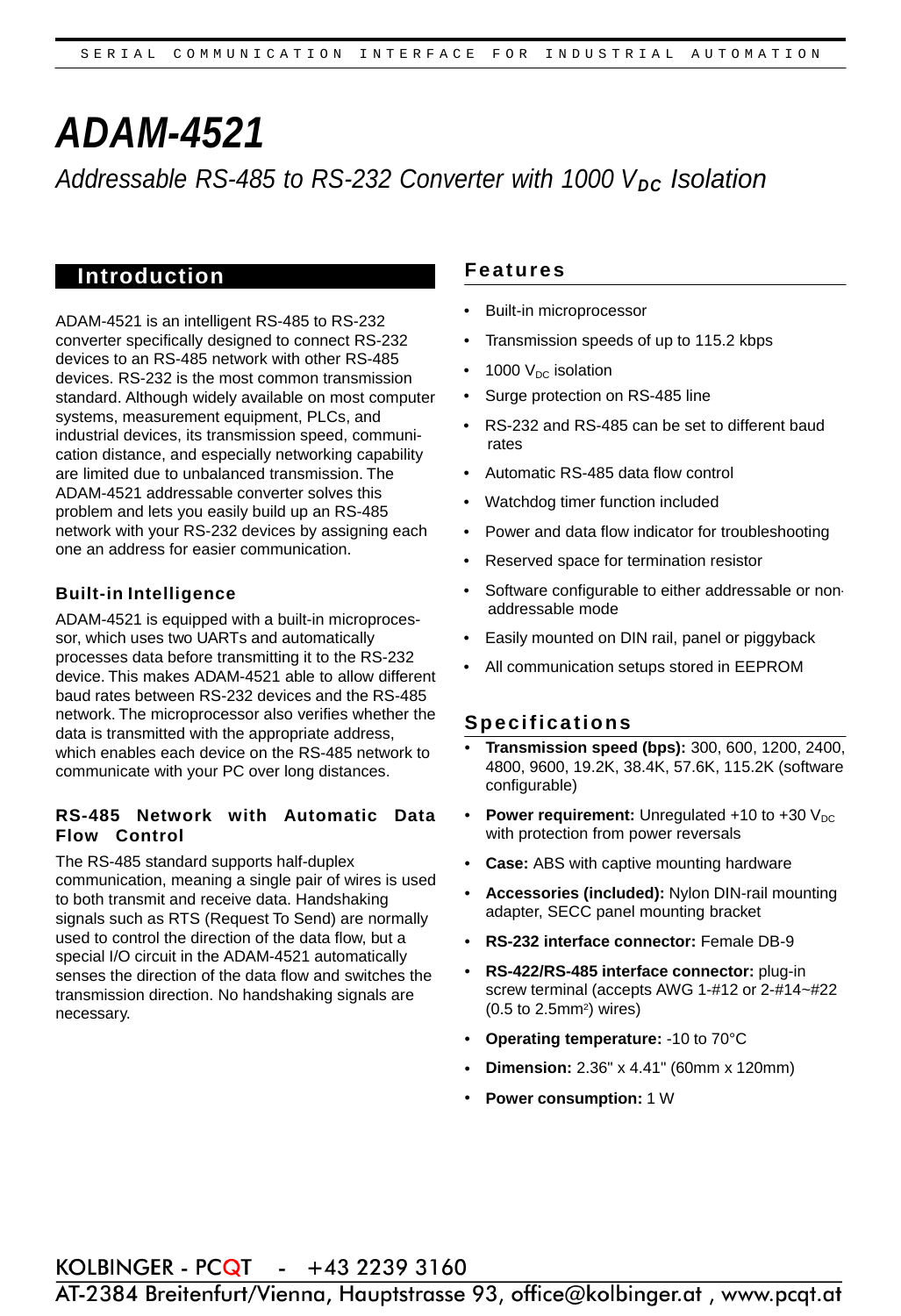# **Initial Inspection**

We carefully inspect the ADAM-4521 both mechaniccally and electrically before we ship it. It should be free of marks and scratches and in perfect order on receipt.

As you unpack the module, check it for signs of shipping damage (damaged box, scratches, dents, etc.). If it is damaged or fails to meet our specifications, notify our service department or your local sales representative immediately. Also, call the carrier immediately and retain the shipping carton and packing material for inspection by the carrier. We will then make arrangements to repair or replace the unit.

Before you begin installation, please make sure you have the following items:

- $\Box$  1 ADAM-4521 module
- $\Box$  1 Bracket
- 

# **Basic Configuration**

Before installing the ADAM-4521 in an existing network, it should be configured. Though all modules are initially configured at the factory, it is recommended that you check the baud rate settings.

#### **Factory Default Settings:**

| Protocol:  | RS-485      |
|------------|-------------|
| Buad Rate: | 9600 bps    |
| Delimiter: | ₹           |
| Mode:      | Addressable |
| Add cr:    | Yes         |
| Address:   | 01          |

# **Installation Communisty Power Supply**

For the ease of use in industrial environments the ADAM modules are designed to accept industry standard +24  $V_{DC}$  unregulated power. Operation is guaranteed when using any power supply between +10 and +30  $V_{DC}$ . Power ripples must be limited to 5V peak to peak while the voltage in all cases must be maintained between  $+10$  and  $+30$  V<sub>DC</sub>. All power supply specifications are referenced at module connector.

The power cables should be selected according to the number of modules connected and the length of the power lines. When using a network with long cables, we advise the use of thicker wire to limit the line voltage drop. In addition to serious voltage drops, long voltage lines can also cause interference with communication wires.

We advise that the following standard colors (as indicated on the modules) be used for power lines:

 $\Box$  1 Utility disk  $\Box$  1 Utility disk  $\Box$  1 Utility disk  $\Box$  1 Utility disk  $\Box$  1 Utility disk  $\Box$  $\rightarrow$  (B) Black

# **Communication Wiring**

We recommend that shielded-twisted-pair cables that comply with the EIA RS-485 standard be used with the ADAM network to reduce interference. Only one set of twisted-pair cables is required to transmit both Data and RTS signals. We advise that the following standard colors (as indicated on the modules) be used for the communication lines:

| $DATA +$ | (Y) | $\rightarrow$ | Yellow |
|----------|-----|---------------|--------|
| DATA -   | (G) | $\rightarrow$ | Green  |

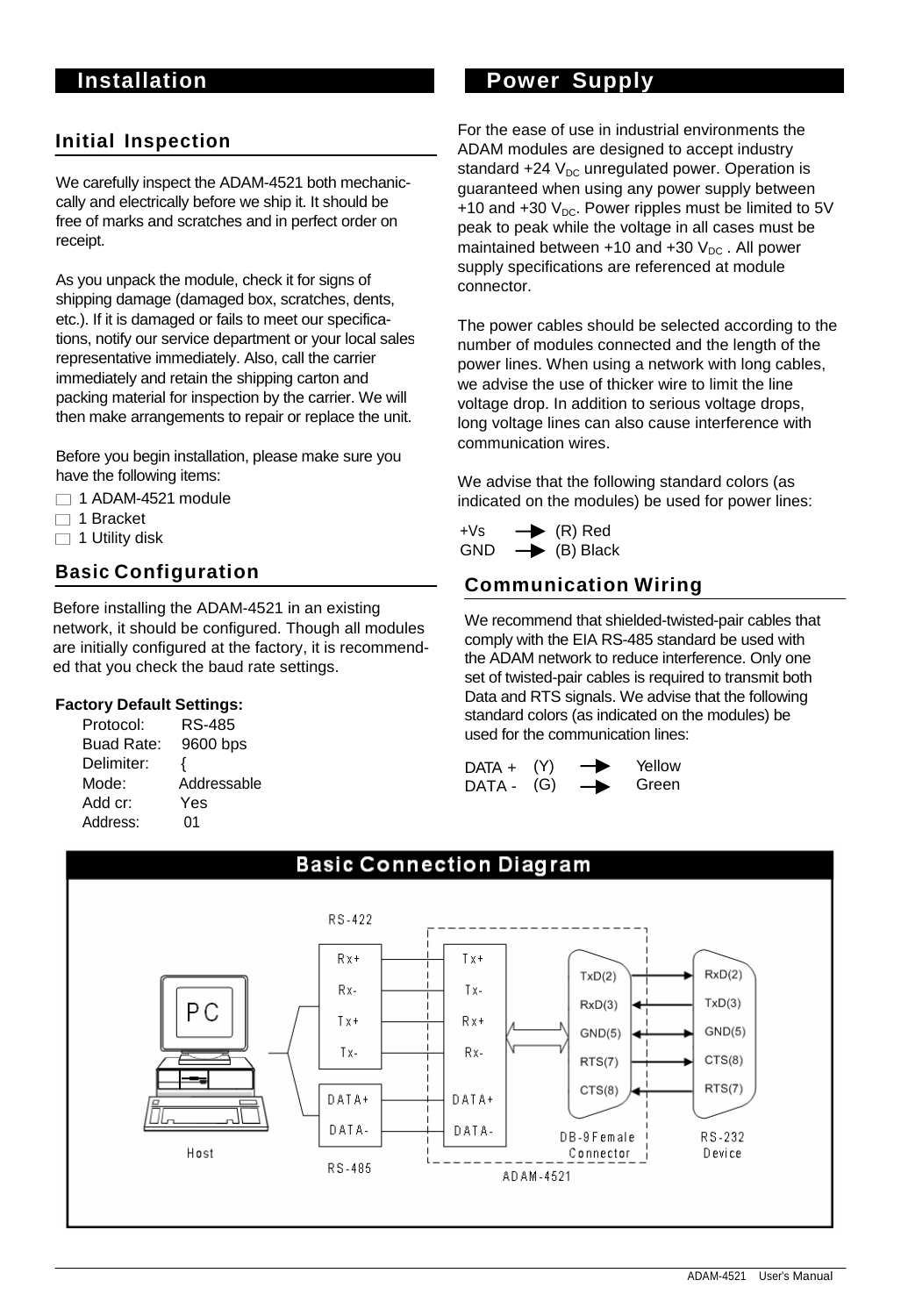# **Software Configuration**

The ADAM-4521 comes with a utility disk containing software with the following capabilities:

- Baud rate configuration
- Address configuration
- Addressable or non-addressable mode selection
- RS-485 or RS-422 mode selection
- *NOTE: Before configuring the ADAM-4521, make sure it is connected to your host through an RS-422 or RS-485 line.*

The main screen consists of a menu bar at the top and a status field which displays information about the connected modules. When you first start the program, it will automatically scan for any connected modules and display their data. The status field lists module characteristics and configuration parameters.

| CCM1                                                                                  | ADAM-4521 Mobile which I                   |                           |          |                                   |              |              |
|---------------------------------------------------------------------------------------|--------------------------------------------|---------------------------|----------|-----------------------------------|--------------|--------------|
| @ ktttien<br>COMT<br>ATAMSBOSCE 6000<br>ATAMASOO 51102mm<br><b>B.</b> Perceiber group | <b>Oracal School</b><br>Reported Interiors | <b>SOF</b>                |          |                                   |              |              |
|                                                                                       | <b>Identification</b>                      | <b>ADAM ATTI</b>          |          |                                   |              | <b>Apply</b> |
|                                                                                       | <b>Geo Teac</b>                            | $\overline{\mathbb{R}^4}$ |          | 10 melled                         |              | Apply        |
|                                                                                       | Connect Drinker                            | Ξ                         |          |                                   |              | Apply        |
|                                                                                       | Addressed to New York                      | Abbassille                |          | 픠                                 |              | Apply        |
|                                                                                       | Aldrea                                     | $90 -$ But                | Del<br>괴 | <b>Walkee</b>                     |              |              |
|                                                                                       | apox:<br><b>Distant</b>                    | Will                      |          | <b>AS-KIDWIT</b><br><b>Deston</b> | <b>Twist</b> |              |
|                                                                                       |                                            |                           | 회        |                                   |              | 킈            |
|                                                                                       | Data State                                 | IF <sub>30</sub>          | ⊒        | <b>Date Bay</b>                   | <b>N</b> Ver |              |
|                                                                                       | <b>Builty</b>                              | <b>Blow</b>               | ≖        | <b>Facty</b>                      | New          |              |
|                                                                                       | Day Bar                                    | 百                         | ⊡        | Day Day                           |              |              |
|                                                                                       |                                            |                           |          |                                   | 2.241        |              |

#### **Figure 1 Main Screen**

NOTE: An asterix sign "\*" after the module's address indicates that the module is in the INIT\* state.

# **COMport**

To configure your communication port, press COMport icon. A menu will appear allowing you to change which port you are using, the baud rate, and the timeout.

# **Search**

To scan the network for connected devices, click the right button on the COM port to search the existed com port. A window will appear and prompt you for a value from 0 to 255. It will then scan all the addresses from 0 to that number.

### **Setup**

When you enter the setup screen, look at the below frame of screen. You can see the RS-232 setting and the RS-485 setting. Please check the setting of the interface. You can choose a proper item to fit your owned setting. After you finish the setting, please remember to press the Apply button on the right side.

| RS-232     |        |                          | RS-422/485 |                                    |
|------------|--------|--------------------------|------------|------------------------------------|
| Baudrate:  | 9600   | $\overline{\phantom{a}}$ | Baudrate:  | 9600<br>$\overline{\phantom{a}}$   |
| Data Bits: | 8 bits | $\overline{\phantom{a}}$ | Data Bits: | 8 bits                             |
| Parity:    | None   | $\overline{\phantom{a}}$ | Parity:    | None                               |
| Stop Bits: | 1      | Y                        | Stop Bits: |                                    |
|            |        |                          | Protocol:  | RS-485<br>$\overline{\phantom{a}}$ |



- 1. To change the basic settings, select the item the press <Enter>. Choose the parameter you wish to change, and press <Enter>. A small popup window will appear with the configuration options for that parameter. Choose the proper value, and press <Enter>.
- To change the RS-232/RS-485(RS-422) baud rate 2. settings, select RS-232 Frame or RS-422/485 Frame and press <Enter>. Choose the parameter you wish to change and press <Enter>. A window will appear with the configuration options for that parameter. Choose the proper value and press <Enter>. In addition, you can assign the module with proper ID via the Identification option.
- The Mode (addressable or non-addressable) and 3. Baud Rate options need special attention because they can only be changed when ADAM-4521 is in the INIT\* state. To alter the Mode and Baud Rate, do the following:
	- **•** Power all components on except ADAM-4521.
	- **•** Power ADAM-4521 on while shorting the INIT\* and GND terminals.
	- Configure the Mode and/or Baud Rate.
	- **•** Power ADAM-4521 off.
	- **•** Remove the grounding of the INIT\* terminal, and power ADAM-4521 on.
	- **•** Check the settings.

#### **INIT\* state default settings:**

| Baud Rate: | 9600 bps |
|------------|----------|
| Protocol:  | RS-485   |
| Address:   | 00h      |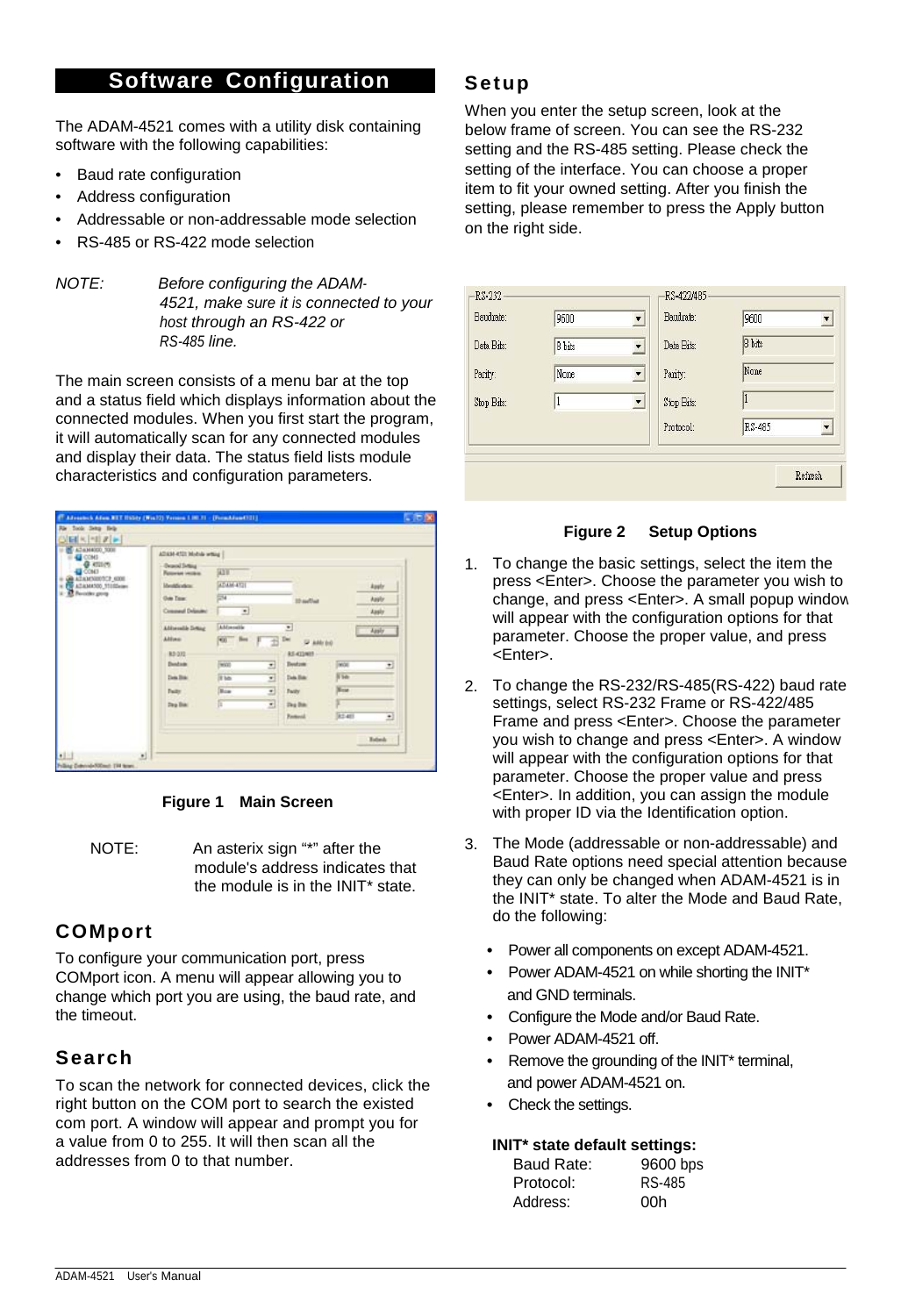- After you have made the changes for a block of 4. parameters, press <Apply>. You will be asked if you are satisfied with the changes you have made or not. Press "Yes" to keep the changes you have made, "No" to escape without changing the values.
	- *NOTE: When changing configuration parameters, always make sure a window appears notifying you that the target module has confirmed the changes.*

# **Terminal**

This selection allows you to directly send and receive commands on the RS-485 line. It has two options: Advantech ASCII and Modbus Screen.

Choosing Advantech ASCII will place the ADAM-4521 in command test mode, where you send commands one at a time by typing them into the top blank and pressing <Send>. The response appears in the bottom blank. To send the command again, simply press <Send>.

Modbus mode is a Modbus type of command test. Previous commands and their responses stay on the screen for you to refer to. If you want to repeatedly send a command, press <Start>

and you can choose the Modbus type to fit your setting. There are Coil Status, Input Status, Holding Register, Input Register.

| Adam Commander |                          |           |       |                |                     | × |
|----------------|--------------------------|-----------|-------|----------------|---------------------|---|
| Port           | COMI                     |           |       |                |                     |   |
| Bandzate:      | Bend 9600                | Datsbitt: | Eight | Timeout        | 1000<br>me          |   |
| Peaky:         | None                     | Stopbits: | One   | Sona interval: | 500<br>ma           |   |
|                | Advantech ASCII   MODBUS |           |       |                |                     |   |
| Congrand:      | <b>SAA6</b>              |           |       |                | Checkrom            |   |
| Response:      |                          |           |       |                | <b>Continuously</b> |   |
| History.       |                          |           |       |                | Send                |   |
|                |                          |           |       |                |                     |   |
|                |                          |           |       |                |                     |   |
|                |                          |           |       |                |                     |   |
|                |                          |           |       |                |                     |   |
|                |                          |           |       |                |                     |   |

**Figure 3 Command Test** 

A box on the right hand side of the screen shows the communication parameters for the serial line such as the baud rate and number of stop bits.

# **Quit**

Choosing File on the menu bar, then choose the Exit button to ends the ADAM utility program.

# **Command Set**

To avoid communication conflicts when several devices try to send data at the same time, all actions are instigated by the host computer. The basic form is a command/response protocol with the host initiating the sequence.

When modules are not transmitting, they are in listen mode. The host issues a command to a module with a specified address and waits a certain amount of time for the module to respond. If no response arrives, a timeout aborts the sequence and returns control to the host.

# **Syntax**

[delimiter character] [address] [command] [data] [checksum] [carriage return]

Every command begins with a delimiter character. The first four commands can use a dollar sign \$ or a percentage sign %, but the Data Pass command uses one of eight special characters, as described on the following page.

The delimiter character is followed by a two-character address (hexadecimal) that specifies the target module. The actual two character command follows the address. Depending on the command, an optional data segment follows the command string. An optional two character checksum may be appended to the total string. Every command is terminated by a carriage return (cr).

*NOTE: ALL COMMANDS SHOULD BE ISSUED IN UPPERCASE CHARACTERS.* 

| Command<br>Syntax     | <b>Command Name</b>   | <b>Description</b>                                                                                |
|-----------------------|-----------------------|---------------------------------------------------------------------------------------------------|
| $$AA6(ID)$            | Set ID                | Assign an ID of<br>up to 24 bytes to<br>the module at<br>address AA.                              |
| \$AA7                 | Read ID               | Read the ID from<br>the module at<br>address AA.                                                  |
| \$AAC(delimiter)      | <b>Set Delimiter</b>  | Set the delimiter<br>character for the<br>Data Pass<br>command.                                   |
| <b>SAAD</b>           | <b>Read Delimiter</b> | Read the<br>delimiter<br>character from<br>the module at<br>address AA.                           |
| Delimiter<br>AA(data) | Data Pass             | Tell the module at<br>address AA to<br>pass up to 32<br>bytes of data to<br>the RS-232<br>device. |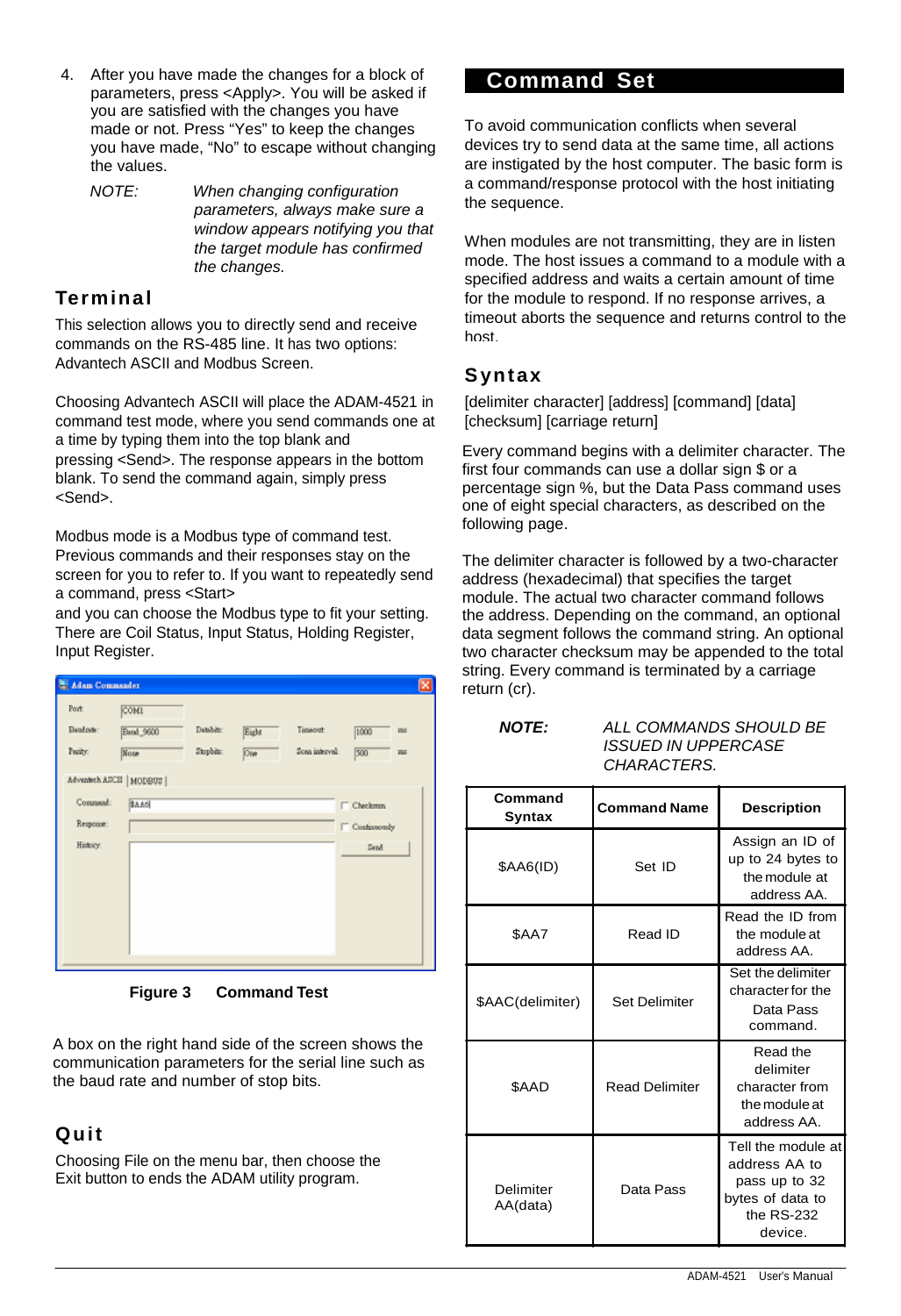# **Command Descriptions**

#### *Set ID*

|                | <b>Description</b> Assign an ID of up to 24 bytes to the<br>module at address AA.     |
|----------------|---------------------------------------------------------------------------------------|
| Syntax         | \$AA6(identification) (cr)                                                            |
| Response       | !AA (cr) if the command is valid.                                                     |
| <b>Example</b> | command: \$246ADAM NETWORK 1 (cr)<br>response: !24 (cr)                               |
|                | The command asks the module at<br>address 24h to write "ADAM NETWORK<br>1" to EEPROM. |

### *Read ID*

**Description** Read the ID from the module at address AA.

**Syntax** \$AA7 (cr)

**Response** !AA(identification) (cr)

**Example** command: \$247 (cr) response: !24ADAM NETWORK 1 (cr)

> The command asks the module at address 24h to return the identification data from EEPROM.

#### *Set Delimiter*

**Description** set the delimiter character for the Data Pass command. There are 8 special characters to choose from:

**: [ ] ^ { | } ~**

- **Syntax** \$AAC(delimiter) (cr)
- **Response** !AA (cr) if the command is valid
- **Example** command: \$24C{ (cr) response: !24 (cr)

The command asks the module at address 24h to write delimiter character **{** to EEPROM.

#### *Read Delimiter*

- **Description** Read the delimiter character from the module at address AA. **Syntax** \$AAD (cr)
- **Response** !AA(delimiter) (cr) if the command is valid. (delimiter) is a character for the Data Pass command.
- command: \$24D (cr) response: !24{ (cr) **Example**

The command asks the module at address 24h to return the delimiter character from EEPROM.

#### *Data Pass*

**Description** Tell the module at address AA to pass up to 32 bytes of data to the RS-232 device.

| Syntax  | (delimiter)AA(data) (cr)                                                  |
|---------|---------------------------------------------------------------------------|
|         | <b>Response</b> depends on the device                                     |
| Example | command: {24#02 (cr)<br>response:                                         |
|         | The command asks the module at<br>address 24h to send #02 (cr) to the RS- |

232 communication port.

ADAM-4521 User's Manual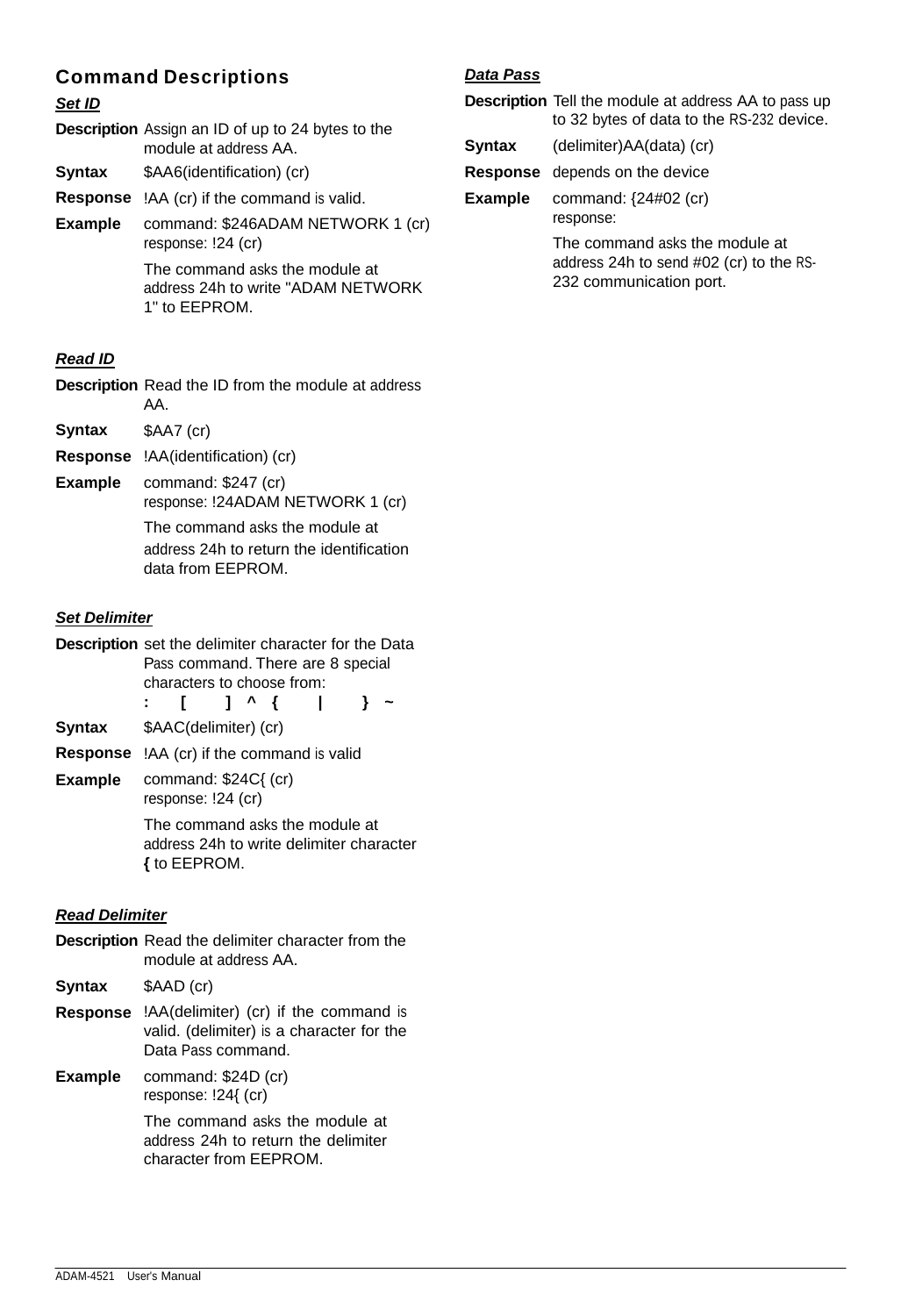# **Example Program**

This demo program demonstrates how you might send a string of data to your HP34401A Multimeter (RS-232 device) via the ADAM-4521.

#### *ADAM-4521 Configuration Status:*

 ADDRESS:02 MODE:ADDRESSABLE DELIMITER: { ADD(CR):NO RS-485 baud(9600),N,8,1 RS-232 baud(9600),N,8,2 HP34401A RS-232 baud(9600),N,8,2



# **Program: DEMO01.C**

```
#include <dos.h> 
#include <io.h> 
#include <stdio.h> 
#include <conio.h> 
#define TIME OUT
static 
int base0=0x3F8; 
static 
char rec[36]; 
static 
char cmd[40]; 
void 
void 
       send(void); 
       receive(void); 
void main() 
{ 
   outp(base0+3,0x80); /* set DLAB=1 */ 
   outp(base0 ,0x0C); outp(base0+1,0x00); /* set buad=9600 */
   outp(base0+3,0x03); 
   outp(base0+1,0x00); 
   printf("\nInput string : "); 
   gets(cmd); 
   while (\text{cmd}[0] := 'q' \&\& \text{cmd}[0] := 'Q'){ 
        send(); 
       receive(); 
        printf("\nInput string : "); 
        gets(cmd); 
    } 
                                             /* set data=8 stop=1 no parity */
                                             /* disable COM1 interrupt */ 
}
```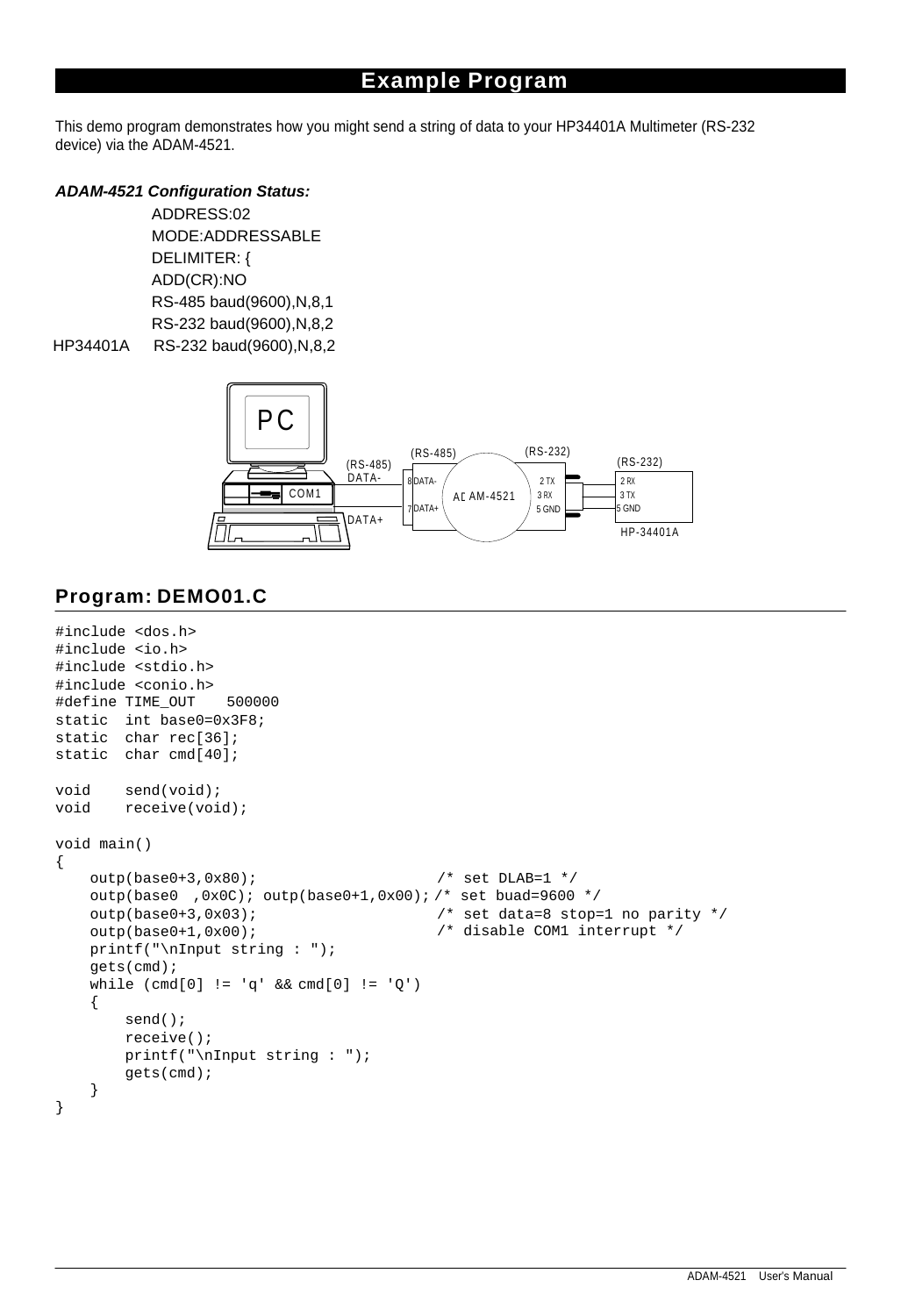```
void send() 
{ 
    static int i,flag; 
    i=strlen(cmd); 
    cmd[i]=0x0a; /* HP-34401A uses LF(0x0a) as the end of an incoming command. */
    cmd[i+1]=0x0d;i=0;flag=1; 
    while (flag)
    { 
         outportb(base0,cmd[i]); /* Send data */ 
         while((inportb(base0+5)& 0x40)!=0x40); 
         if(cmd[i] == 0x0d)flag=0; 
         i++;} 
    which is a function of the function <math>(\text{inportb}(\text{base0+5})\&0 \times 40)</math> : <math>(0 \times 40)</math>} 
void receive(void) 
{ 
    int i,flag; 
    long int timeout; 
    i=0;flag=1; 
    timeout=TIME_OUT; 
    while (flag) 
    { /* Check receiver data */ 
         if ((inportb(base0+5) & 1) !=0) 
         { 
             rec[i]=inportb(base0); /* Receive data */ 
             if(rec[i] == 0x0a)/* HP34401A uses 0x0a as the end of an outgoing command. */
                  rec[i+1]='\0';flag=0; 
                  printf("\nReceived data : %s",rec); 
              } 
             i++;
         } 
         else 
         { /* Check timeout */ 
             timeout--; 
              if (timeout == 0) 
              { 
                  flag = 0;printf("\nTimeout error\n"); 
              } 
         } 
    } 
}
```
### **O u t p u t**

Input string: Timeout error Input string: Received data: HEWLETT-PACKARD,34401A,0,3-1-1 Input string: Received data: 1991.0 Input string: {02:READ? Received data: +6.91849000E-04 {02:SYST:REM (Put the multimeter into remote operation mode.) {02\*IDN? (Read the multimeter ID.) {02:SYST:VERS? (Ask what version of SCPI the multimeter conforms to.) (Trigger the readings, and read the results.)